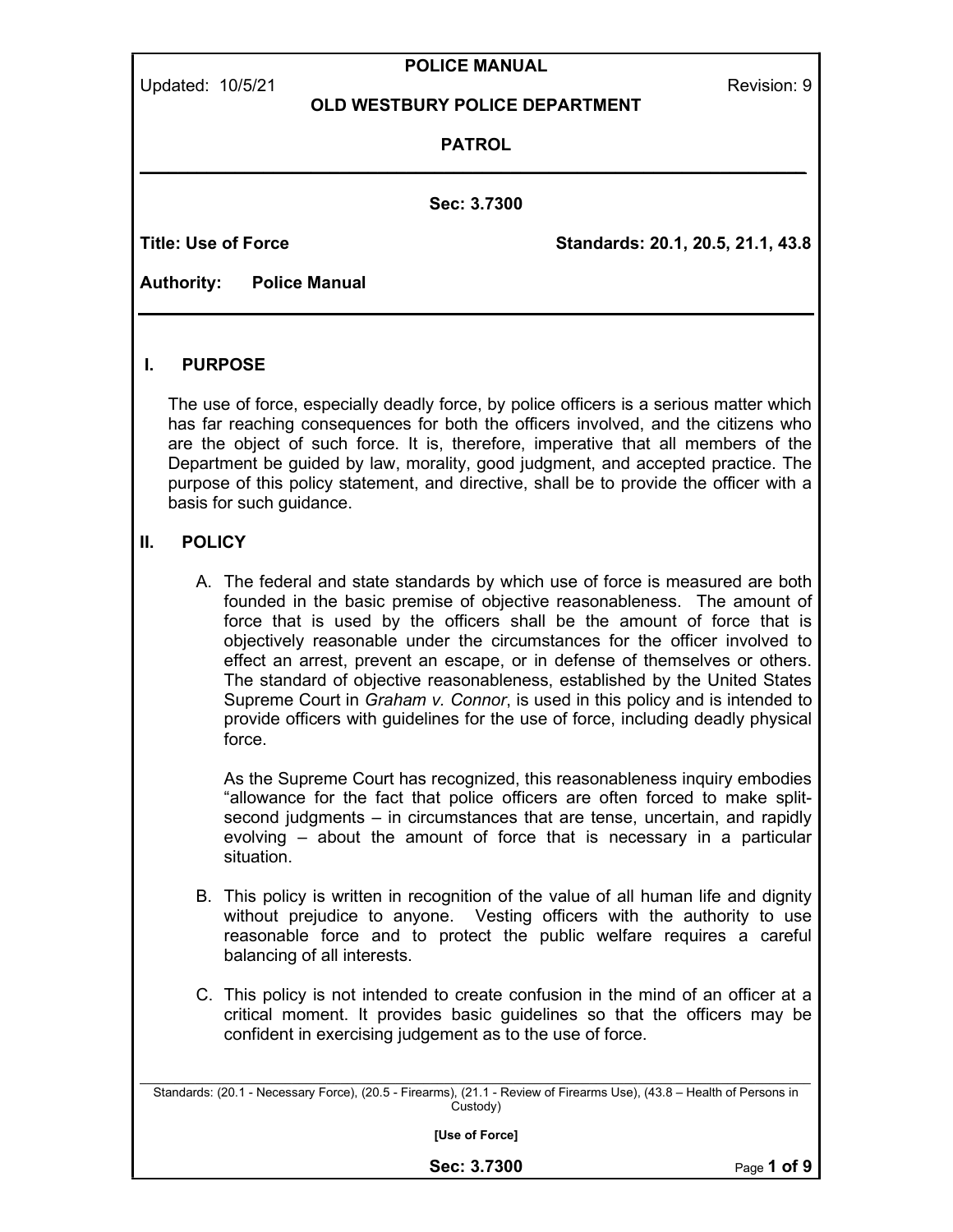# POLICE MANUAL

## OLD WESTBURY POLICE DEPARTMENT

## PATROL \_\_\_\_\_\_\_\_\_\_\_\_\_\_\_\_\_\_\_\_\_\_\_\_\_\_\_\_\_\_\_\_\_\_\_\_\_\_\_\_\_\_\_\_\_\_\_\_\_\_\_\_\_\_\_\_\_\_\_\_\_\_\_\_\_\_\_\_\_\_

## III. DEFINITIONS

- A. Force Means the following actions by a member: any physical strike or instrumental contact with a person, or any significant physical contact that restricts movement of a person. The term includes, but is not limited to, the use of electronic control devices (ECDs); chemical spray; empty hands; the taking of a person to the ground; physical force such as kicks, punches, or martial arts techniques; compliance and control holds such as twist locks, wrist locks, pressure point; or the deployment of a canine. The term does not include escorting or handcuffing a person, with no or minimal resistance.
- B. Deadly Physical Force Physical force which, under the circumstances in which it is used, is readily capable of causing death or other serious physical injury.
- C. Physical Injury Impairment of physical condition or substantial pain.
- D. Serious Physical Injury Physical injury which creates a substantial risk of death, or which causes death or serious and protracted disfigurement, protracted impairment of health or protracted loss or impairment of the function of any bodily organ.
- E. Reasonable and Necessary Facts and circumstances, including rational inferences drawn there from, known to the Police Officer at the time of the use of force, that would cause an objectively reasonable Police Officer to conclude the force used is warranted.
- F. Totality of Circumstances A term used to refer to all facts and circumstances known to the police officer at the time, reasonably perceived by the police officer, as the basis for the use of force decision.
- G. Intermediate Weapons O/C Pepper Spray, Taser (ECD), Expandable **Baton**
- H. Objectively Reasonable An objective standard used to judge an officer's actions. Under this standard, a particular application of force must be judged through the perspective of a reasonable officer facing the same set of circumstances, without the benefit of 20/20 hindsight, and be based on the totality of the facts that are known to that officer at the time that the force was used.

\_\_\_\_\_\_\_\_\_\_\_\_\_\_\_\_\_\_\_\_\_\_\_\_\_\_\_\_\_\_\_\_\_\_\_\_\_\_\_\_\_\_\_\_\_\_\_\_\_\_\_\_\_\_\_\_\_\_\_\_\_\_\_\_\_\_\_\_\_\_\_\_\_\_\_\_\_\_\_\_\_\_\_\_\_\_\_\_\_\_\_\_\_\_\_\_\_ Standards: (20.1 - Necessary Force), (20.5 - Firearms), (21.1 - Review of Firearms Use), (43.8 – Health of Persons in Custody)

[Use of Force]

Sec: 3.7300 Page 2 of 9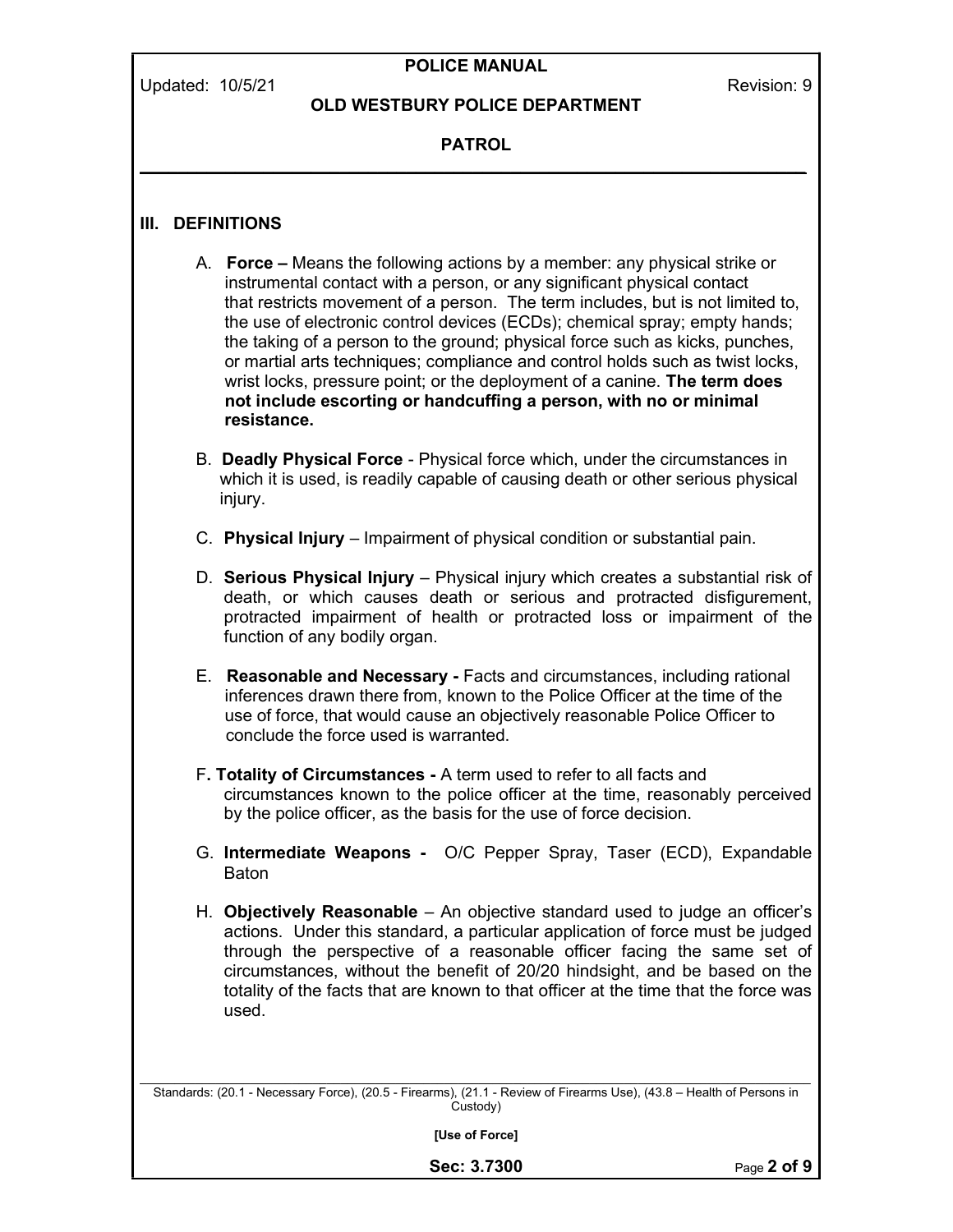# POLICE MANUAL

#### OLD WESTBURY POLICE DEPARTMENT

## PATROL \_\_\_\_\_\_\_\_\_\_\_\_\_\_\_\_\_\_\_\_\_\_\_\_\_\_\_\_\_\_\_\_\_\_\_\_\_\_\_\_\_\_\_\_\_\_\_\_\_\_\_\_\_\_\_\_\_\_\_\_\_\_\_\_\_\_\_\_\_\_

# IV. USE OF FORCE

- A. In general terms, force is authorized to be used when reasonably believed to be necessary to effect a lawful arrest or detention, prevent the escape of a person from custody, or in defense of one's self or others.
- B. Under the  $4<sup>th</sup>$  Amendment, a police officer may use only such force as is "objectively reasonable" under the circumstances. The reasonableness of a particular use of force must be judged from the perspective of a reasonable officer on the scene.
- C. A situation may arise in which the use of deadly force is not reasonable and necessary, yet something more than manual restraint is required to subdue a subject. Intermediate weapons, such as O/C Pepper Spray, the ASP Expandable baton, and Taser, electronic control device (ECD), have been proven effective in such situations.
	- 1. Police officers are not permitted to use an intermediate weapon unless qualified in its proficient use as determined by training procedures.
	- 2. Officers shall carry only the intermediate weapons authorized by the Department.

#### Note: See also Manual index under "OC PEPPER SPRAY", Expandable Police Baton, and Taser (ECD)

## V. DETERMINING THE OBJECTIVE REASONABLENESS OF FORCE

- A. When used, force should be only that which is objectively reasonable given the circumstances perceived by the officer at the time of the event.
- B. Factors that may be used in determining the reasonableness of force include, but are not limited to:
	- 1. The severity of the crime or circumstance;
	- 2. The level and immediacy of threat or resistance posed by the suspect;
	- 3. The potential for injury to citizens, officers, and suspects;
	- 4. The risk or attempt of the suspect to escape;

\_\_\_\_\_\_\_\_\_\_\_\_\_\_\_\_\_\_\_\_\_\_\_\_\_\_\_\_\_\_\_\_\_\_\_\_\_\_\_\_\_\_\_\_\_\_\_\_\_\_\_\_\_\_\_\_\_\_\_\_\_\_\_\_\_\_\_\_\_\_\_\_\_\_\_\_\_\_\_\_\_\_\_\_\_\_\_\_\_\_\_\_\_\_\_\_\_ Standards: (20.1 - Necessary Force), (20.5 - Firearms), (21.1 - Review of Firearms Use), (43.8 – Health of Persons in Custody)

[Use of Force]

Sec: 3.7300 Page 3 of 9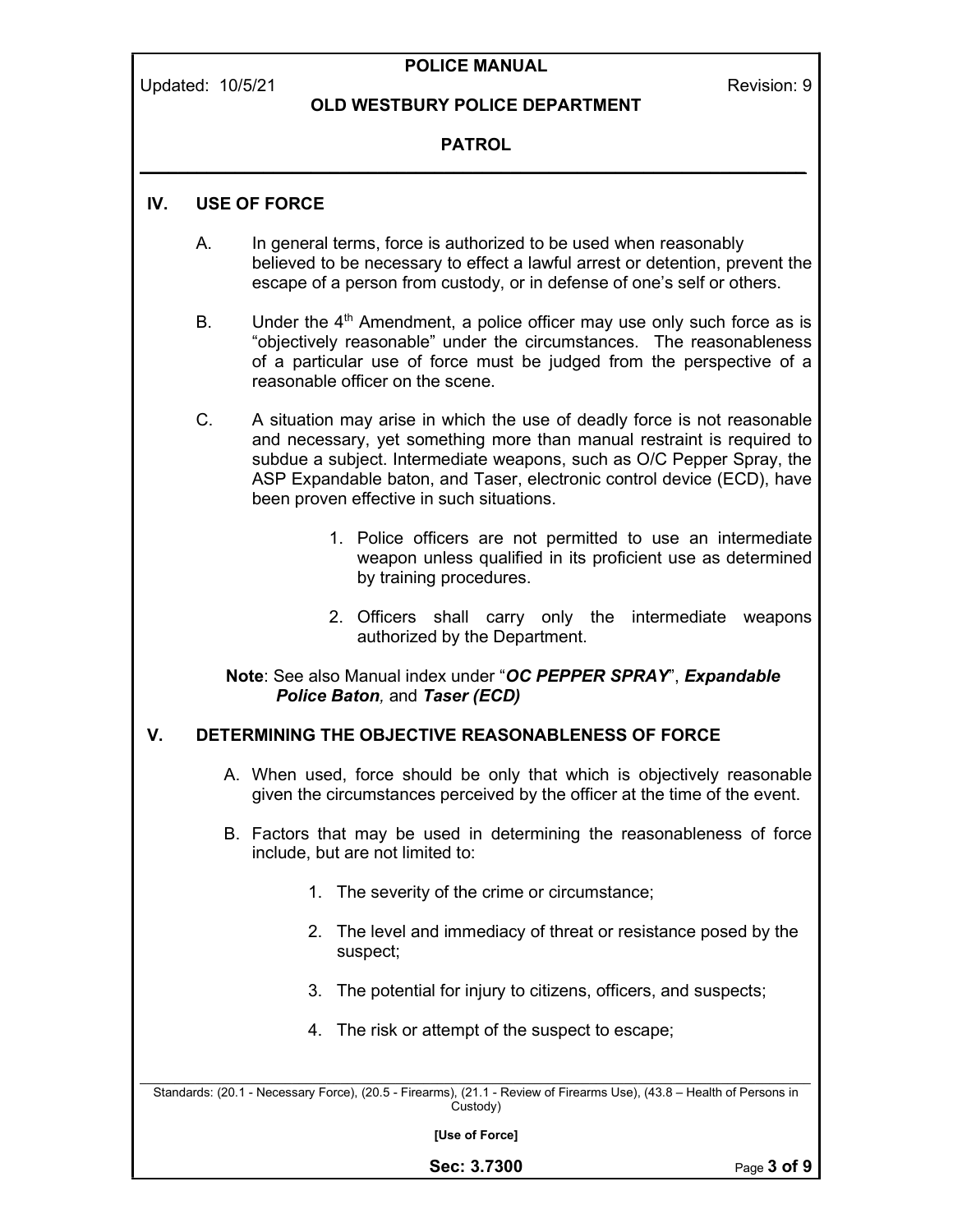# POLICE MANUAL

## OLD WESTBURY POLICE DEPARTMENT

## PATROL \_\_\_\_\_\_\_\_\_\_\_\_\_\_\_\_\_\_\_\_\_\_\_\_\_\_\_\_\_\_\_\_\_\_\_\_\_\_\_\_\_\_\_\_\_\_\_\_\_\_\_\_\_\_\_\_\_\_\_\_\_\_\_\_\_\_\_\_\_\_

- 5. The knowledge, training, and experience of the officer;
- 6. Officer/subject considerations such as age, size, relative strength, skill level, injury or exhaustion, and the number of officers or subjects;
- 7. Other environmental conditions or exigent circumstances

# VI. DUTY TO INTERVENE

- A. Any officer present and observing another officer using force that he/she reasonably believes to be clearly beyond that which is objectively reasonable under the circumstances shall intercede to prevent the use of unreasonable force, if and when the officer has a realistic opportunity to prevent harm.
- B. An officer who observes another officer use force that exceeds the degree of force as described in subdivision A of this section should promptly report these observations to a supervisor.

# VII. USE OF DEADLY PHYSICAL FORCE

- A. Deadly physical force may be used by an officer to protect themselves or another person from what the officer reasonably believes is an imminent threat of serious physical injury or death.
- B. Deadly physical force may be used to stop a fleeing suspect where:
	- 1. The officer has probable cause to believe the suspect has committed a felony involving the infliction or threat of serious physical injury or death; and,
	- 2. The officer reasonably believes that the suspect poses an imminent threat of serious physical injury to the officer or to others.
- C. In order to use deadly force, the officer need not wait to be shot or stabbed. The threat of violence from an attack of deadly force must, however, be imminent and real based on the officer's reasonable belief. The Department does not expect an individual officer to **unreasonably**, or unnecessarily, endanger himself/herself in order to conform to this policy.
- D. All personnel are reminded that the baton ("impact weapon"), depending on how it is used, may constitute deadly force. Careful judgment, and

\_\_\_\_\_\_\_\_\_\_\_\_\_\_\_\_\_\_\_\_\_\_\_\_\_\_\_\_\_\_\_\_\_\_\_\_\_\_\_\_\_\_\_\_\_\_\_\_\_\_\_\_\_\_\_\_\_\_\_\_\_\_\_\_\_\_\_\_\_\_\_\_\_\_\_\_\_\_\_\_\_\_\_\_\_\_\_\_\_\_\_\_\_\_\_\_\_ Standards: (20.1 - Necessary Force), (20.5 - Firearms), (21.1 - Review of Firearms Use), (43.8 – Health of Persons in Custody)

[Use of Force]

Sec: 3.7300 Page 4 of 9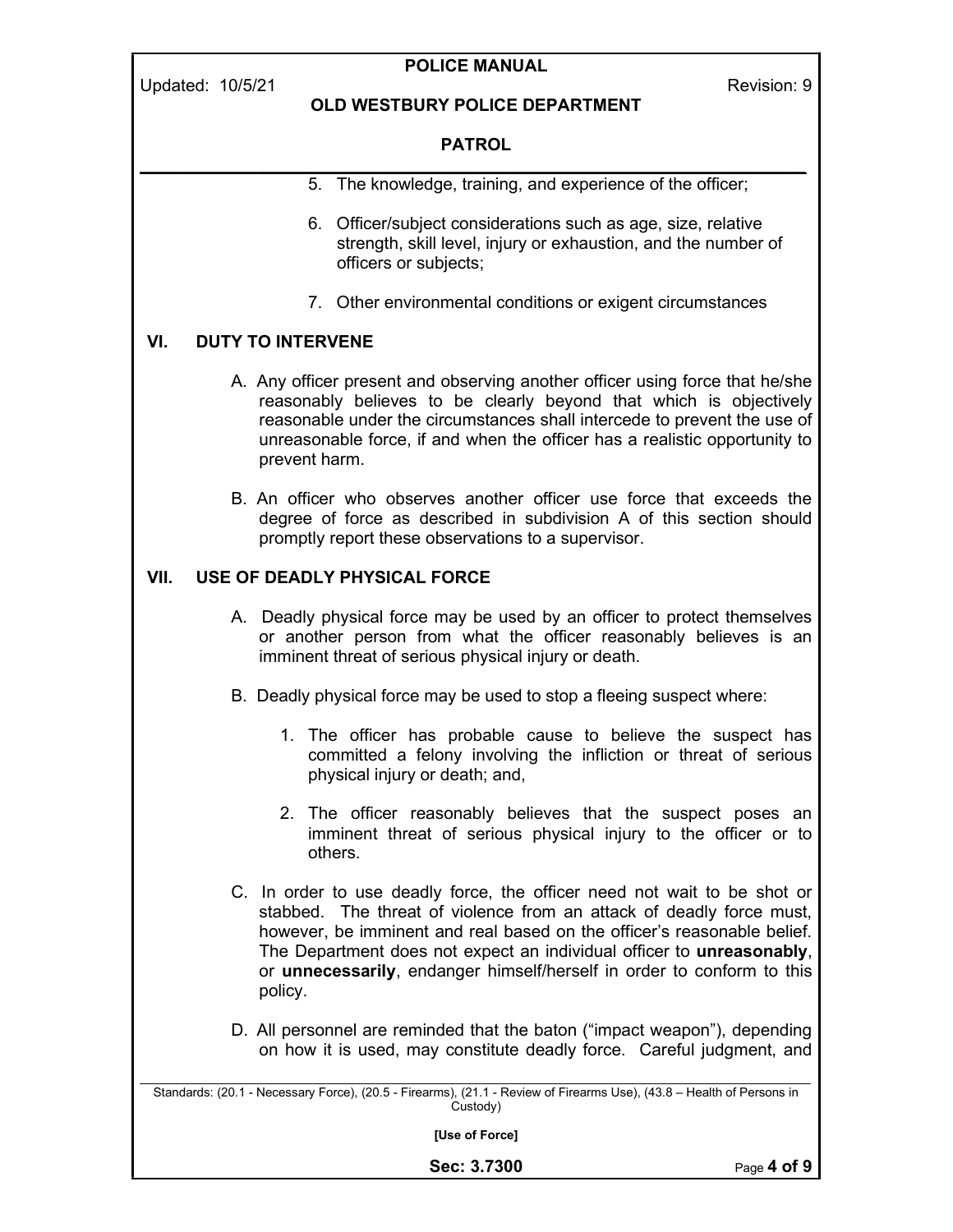| <b>POLICE MANUAL</b>                                                                                                              |                                                                                                                                                                                                                                                                                                                              |             |  |  |  |  |
|-----------------------------------------------------------------------------------------------------------------------------------|------------------------------------------------------------------------------------------------------------------------------------------------------------------------------------------------------------------------------------------------------------------------------------------------------------------------------|-------------|--|--|--|--|
| Updated: 10/5/21                                                                                                                  | OLD WESTBURY POLICE DEPARTMENT                                                                                                                                                                                                                                                                                               | Revision: 9 |  |  |  |  |
|                                                                                                                                   | <b>PATROL</b>                                                                                                                                                                                                                                                                                                                |             |  |  |  |  |
|                                                                                                                                   | discretion, must be exercised by an officer to avoid the use of this<br>weapon in situations where such use may not be justified by the<br>circumstances.                                                                                                                                                                    |             |  |  |  |  |
|                                                                                                                                   | E. The Department acknowledges that extraordinary circumstances may<br>compel deviation from the letter of this policy. The basis for such a<br>determination depends on the totality of circumstances known or<br>reasonably perceived by a member of the Department at the time.                                           |             |  |  |  |  |
|                                                                                                                                   | F. Where feasible, some warning should be given prior to the use of deadly<br>physical force.                                                                                                                                                                                                                                |             |  |  |  |  |
|                                                                                                                                   | G. Chokeholds and Obstruction of Breathing or Blood Circulation                                                                                                                                                                                                                                                              |             |  |  |  |  |
|                                                                                                                                   | 1. Any application of pressure to the throat, windpipe, neck, or<br>blocking the mouth or nose of a person in a manner that may<br>hinder breathing, reduce intake of air or obstruct blood circulation,<br>is prohibited unless deadly physical force is authorized.                                                        |             |  |  |  |  |
| SAFETY IN REGARDS TO USING FIREARMS AS A MEANS OF USING<br>VIII.<br><b>DEADLY PHYSICAL FORCE</b>                                  |                                                                                                                                                                                                                                                                                                                              |             |  |  |  |  |
|                                                                                                                                   | A. Warning shots are prohibited; they shall not be fired at any time.                                                                                                                                                                                                                                                        |             |  |  |  |  |
|                                                                                                                                   | B. Police Officers shall not fire their weapons at a moving vehicle, or from a<br>moving vehicle, unless such action is the only possible way to prevent<br>serious injury, or death, to the officer himself or another person.                                                                                              |             |  |  |  |  |
|                                                                                                                                   | C. Except for maintenance, or during training, police officers shall not draw<br>or exhibit, their firearms unless circumstances create a reasonable belief<br>that it may be necessary to use the weapon in conformance with this<br>policy. At all times that a firearm is drawn, it shall be handled in a safe<br>manner. |             |  |  |  |  |
|                                                                                                                                   | D. Members shall not fire upon a suspect holding an innocent person<br>The appropriate special unit (Hostage Negotiations,<br>hostage.<br>Emergency Services, BSO) should be requested from the Nassau<br><b>County Police Department.</b>                                                                                   |             |  |  |  |  |
|                                                                                                                                   | E. Members shall not surrender their firearms (unless as a last resort, and<br>only after using every tactical tool at their disposal). Surrender of a<br>firearm rarely de-escalates a situation and can, in fact, place an officer,<br>or other innocent persons, in severe jeopardy.                                      |             |  |  |  |  |
| Standards: (20.1 - Necessary Force), (20.5 - Firearms), (21.1 - Review of Firearms Use), (43.8 - Health of Persons in<br>Custody) |                                                                                                                                                                                                                                                                                                                              |             |  |  |  |  |
| [Use of Force]                                                                                                                    |                                                                                                                                                                                                                                                                                                                              |             |  |  |  |  |

Sec: 3.7300 Page 5 of 9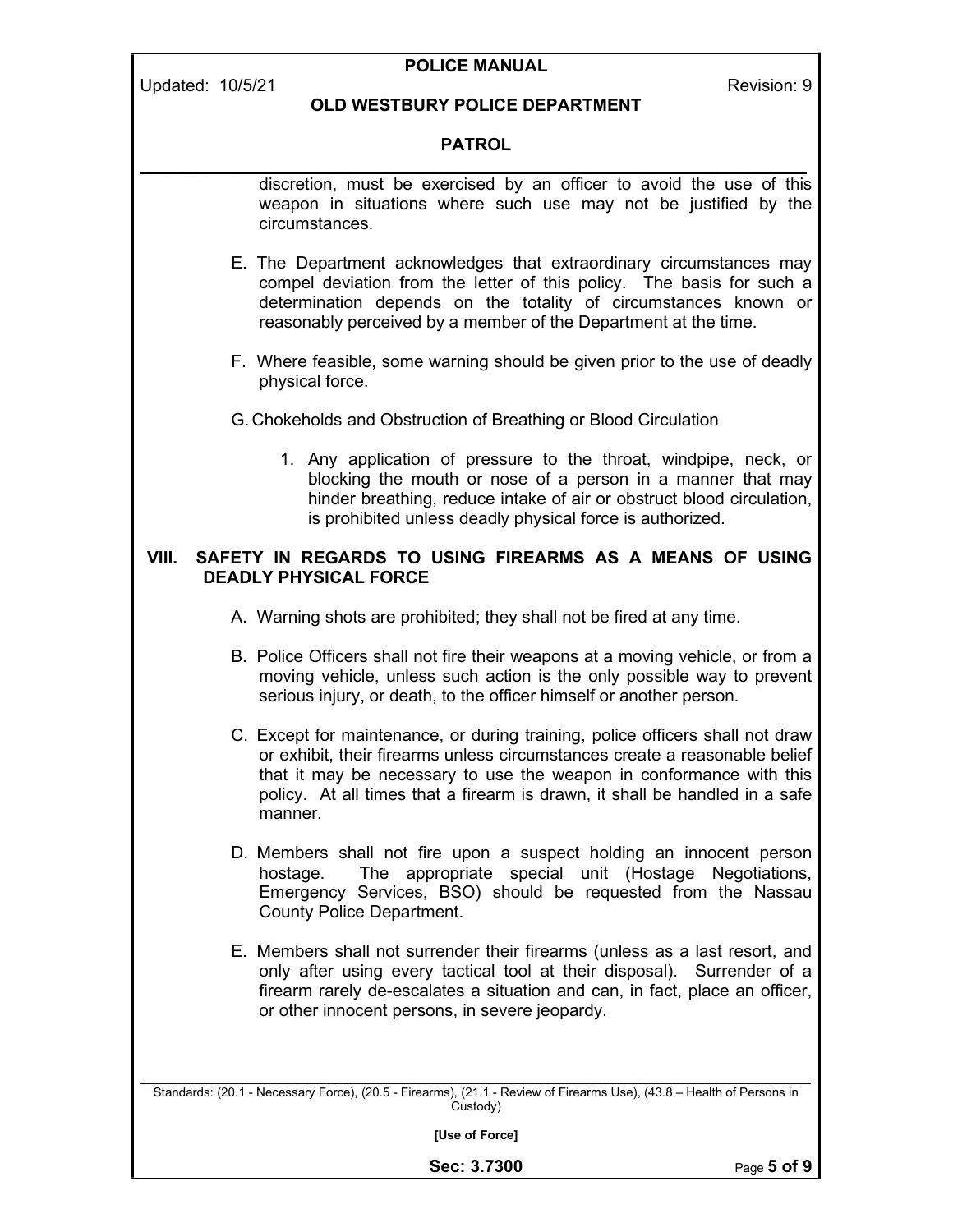# POLICE MANUAL

## OLD WESTBURY POLICE DEPARTMENT

## PATROL

\_\_\_\_\_\_\_\_\_\_\_\_\_\_\_\_\_\_\_\_\_\_\_\_\_\_\_\_\_\_\_\_\_\_\_\_\_\_\_\_\_\_\_\_\_\_\_\_\_\_\_\_\_\_\_\_\_\_\_\_\_\_\_\_\_\_\_\_\_\_ F. Whenever a member discharges a firearm, whether on or off duty, except for Department approved training or competition, he shall prepare a Department 'Firearm Discharge Report' of the incident, indicating the necessity for the discharge of the weapon, and will submit same to his immediate supervisor, who will review the report, indicate on same (or by separate attachment) his concurrence, or non-concurrence, with the decision to discharge the firearm, and forward the report, through normal channels, to the Chief of Police.

## IX. PROHIBITED USES OF FORCE

A. Force shall not be used by an officer for the following reasons:

- 1. To extract an item from the anus or vagina of a subject without a warrant, except where exigent circumstances are present;
- 2. To coerce a confession from a subject in custody;
- 3. To obtain blood, saliva, urine, or other bodily fluid or cells, from an individual for the purposes of scientific testing in lieu of a court order where required;
- 4. Against persons who are handcuffed or restrained unless it is used to prevent injury, escape, or otherwise overcome active or passive resistance posed by the subject.

## X. MEDICAL AND MENTAL HEALTH NEEDS OF A PERSON IN CUSTODY

- A. A member of this department who has custody of a person must provide attention to the medical and mental health needs of a person in their custody and obtain assistance and treatment of such needs, which are reasonable and provided in good faith.
	- 1. This includes appropriate and timely medical attention being provided to a party injured as a result of a use of force incident.
	- 2. The immediate mental health needs of a person shall be based upon the reasonable cause to believe that a person, who appears to be mentally ill, is conducting themselves in a manner which is likely to result in a serious harm to themselves or others.
- B. Officer should document any requests for necessary medical or mental health treatment as well as efforts of police to arrange for such treatment.

\_\_\_\_\_\_\_\_\_\_\_\_\_\_\_\_\_\_\_\_\_\_\_\_\_\_\_\_\_\_\_\_\_\_\_\_\_\_\_\_\_\_\_\_\_\_\_\_\_\_\_\_\_\_\_\_\_\_\_\_\_\_\_\_\_\_\_\_\_\_\_\_\_\_\_\_\_\_\_\_\_\_\_\_\_\_\_\_\_\_\_\_\_\_\_\_\_ Standards: (20.1 - Necessary Force), (20.5 - Firearms), (21.1 - Review of Firearms Use), (43.8 – Health of Persons in Custody)

[Use of Force]

Sec: 3.7300 Page 6 of 9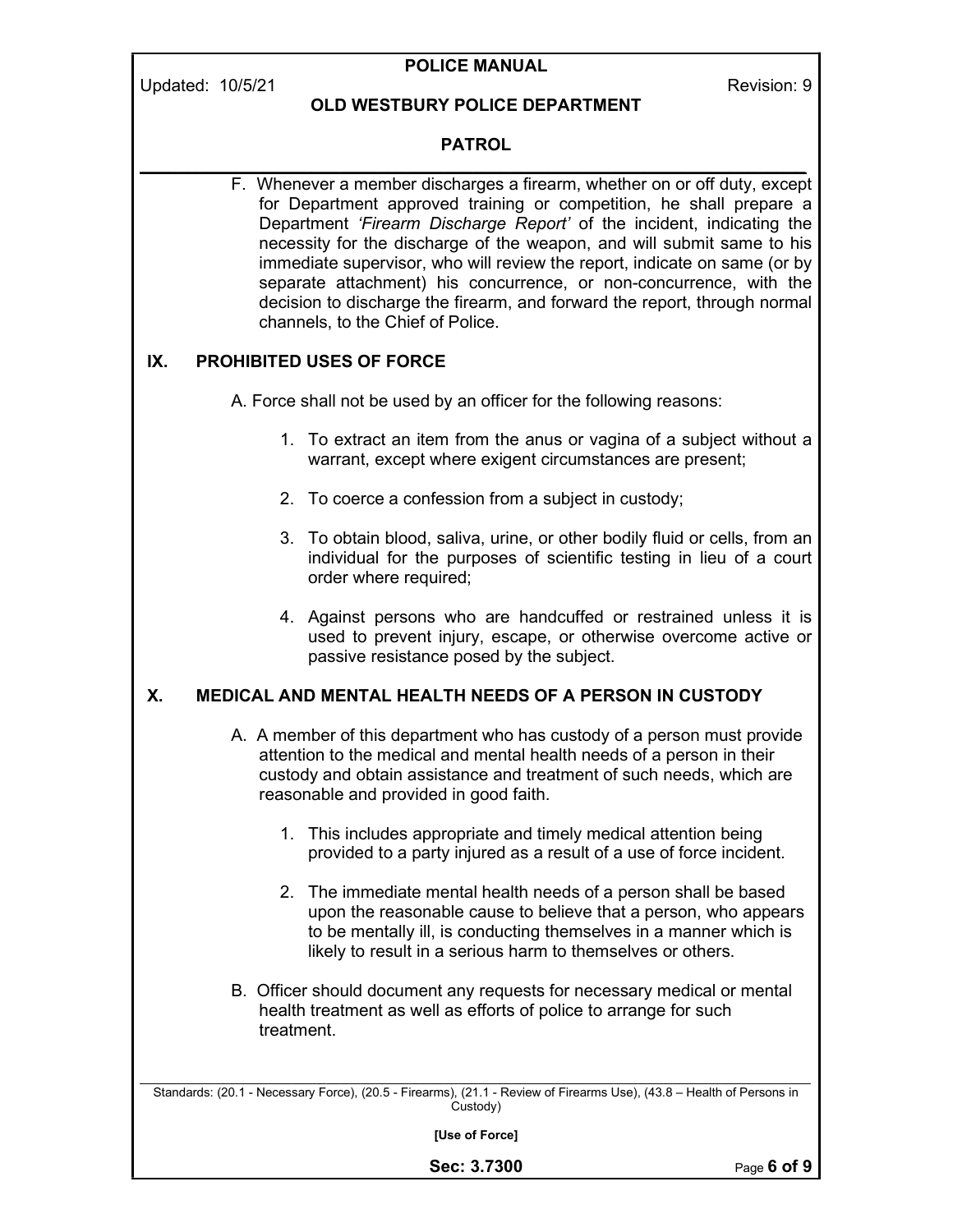POLICE MANUAL Updated: 10/5/21 **Review Additional Properties Additional Properties Addition: 9** Revision: 9 OLD WESTBURY POLICE DEPARTMENT PATROL \_\_\_\_\_\_\_\_\_\_\_\_\_\_\_\_\_\_\_\_\_\_\_\_\_\_\_\_\_\_\_\_\_\_\_\_\_\_\_\_\_\_\_\_\_\_\_\_\_\_\_\_\_\_\_\_\_\_\_\_\_\_\_\_\_\_\_\_\_\_ \_\_\_\_\_\_\_\_\_\_\_\_\_\_\_\_\_\_\_\_\_\_\_\_\_\_\_\_\_\_\_\_\_\_\_\_\_\_\_\_\_\_\_\_\_\_\_\_\_\_\_\_\_\_\_\_\_\_\_\_\_\_\_\_\_\_\_\_\_\_\_\_\_\_\_\_\_\_\_\_\_\_\_\_\_\_\_\_\_\_\_\_\_\_\_\_\_ Standards: (20.1 - Necessary Force), (20.5 - Firearms), (21.1 - Review of Firearms Use), (43.8 – Health of Persons in Custody) [Use of Force] XI. REPORTING & REVIEWING THE USE OF FORCE A. Members involved in use of force incidents as described below shall notify their supervisor as soon as practicable. 1. Use of force that results in a physical injury. 2. Use of force incidents that a reasonable person would believe is likely to cause an injury. 3. Incidents that result in a complaint of pain from the suspect except complaints of minor discomfort from compliant handcuffing. 4. Incidents where a conducted energy device (CED) was intentionally discharged or accidentally discharged after being displayed. 5. Incidents where a firearm was discharged at a subject. 6. Incidents where an officer deploys a chemical agent at a subject. B. A standardized use of force form should be used to document any reportable use of force incident. XII. INVESTIGATION OF INCIDENTS A. Whenever force is used that results in a physical injury to any person, the incident will be investigated as outlined herein. B. Investigation Procedure: Whenever an incident occurs involving the use of force by a member of this Department which requires investigation pursuant to this policy, the Lieutenant will be notified immediately. 1. Command at Scene - the officer assigned the original call is in command until properly relieved by a supervisory officer. 2. The Lieutenant will assign a supervisor to take charge of the scene and investigate the incident. Depending on the severity of the incident, the Lieutenant may conduct the investigation of the incident.

Sec: 3.7300 Page 7 of 9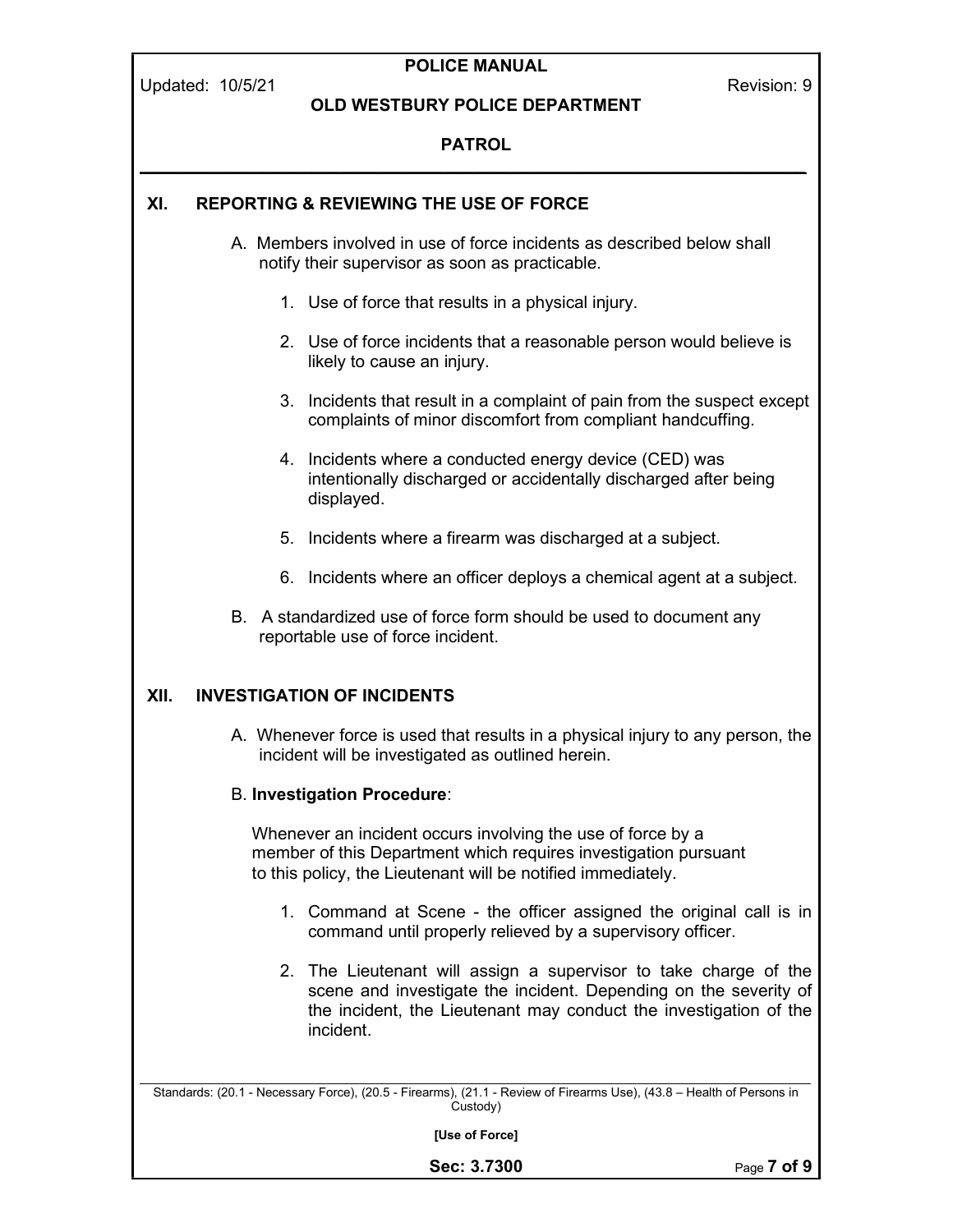| <b>POLICE MANUAL</b><br>Updated: 10/5/21<br>Revision: 9                                                                                                                                                                                    |                                                                                                                                                              |                 |  |  |  |  |
|--------------------------------------------------------------------------------------------------------------------------------------------------------------------------------------------------------------------------------------------|--------------------------------------------------------------------------------------------------------------------------------------------------------------|-----------------|--|--|--|--|
|                                                                                                                                                                                                                                            | <b>OLD WESTBURY POLICE DEPARTMENT</b>                                                                                                                        |                 |  |  |  |  |
| <b>PATROL</b>                                                                                                                                                                                                                              |                                                                                                                                                              |                 |  |  |  |  |
|                                                                                                                                                                                                                                            | 3. Initial Action:                                                                                                                                           |                 |  |  |  |  |
|                                                                                                                                                                                                                                            | a) The investigating officer will be responsible for control of<br>the scene.                                                                                |                 |  |  |  |  |
|                                                                                                                                                                                                                                            | b) The investigating officer will identify all personnel involved<br>in the incident.                                                                        |                 |  |  |  |  |
|                                                                                                                                                                                                                                            | c) The investigating officer will make recommendations to the<br>Lieutenant concerning the status of any arrests, and the<br>need for further investigation. |                 |  |  |  |  |
|                                                                                                                                                                                                                                            | d) The investigating officer will ensure the completion of a use<br>of force report by all officers engaging in reportable use of<br>force.                  |                 |  |  |  |  |
|                                                                                                                                                                                                                                            | 4. Information and Evidence Required:                                                                                                                        |                 |  |  |  |  |
|                                                                                                                                                                                                                                            | Personnel involved                                                                                                                                           |                 |  |  |  |  |
|                                                                                                                                                                                                                                            | Witnesses, if any.                                                                                                                                           |                 |  |  |  |  |
|                                                                                                                                                                                                                                            | Color photos of injuries, or lack thereof, to any persons<br>$\bullet$<br>(including officers) taken prior to treatment, if possible.                        |                 |  |  |  |  |
|                                                                                                                                                                                                                                            | Any other information, or evidence, available and required<br>for proper investigation.                                                                      |                 |  |  |  |  |
| 5. Investigating Officer will promptly prepare a written report to the<br>Chief of Police that will fully document the incident, and will<br>maintain personal notes of the incident, as required. The following<br>guidelines will apply: |                                                                                                                                                              |                 |  |  |  |  |
|                                                                                                                                                                                                                                            | Summary of the nature of the incident where force was<br>a)<br>used, including date and time, location, and case number.                                     |                 |  |  |  |  |
|                                                                                                                                                                                                                                            | b) Name, rank, of all officers at the scene including outside<br>agencies.                                                                                   |                 |  |  |  |  |
|                                                                                                                                                                                                                                            | c) Names, addresses, telephone numbers, and statements of<br>any, and all, witnesses.                                                                        |                 |  |  |  |  |
|                                                                                                                                                                                                                                            | d) The circumstances that led to the use of force.                                                                                                           |                 |  |  |  |  |
| Standards: (20.1 - Necessary Force), (20.5 - Firearms), (21.1 - Review of Firearms Use), (43.8 - Health of Persons in<br>Custody)                                                                                                          |                                                                                                                                                              |                 |  |  |  |  |
| [Use of Force]                                                                                                                                                                                                                             |                                                                                                                                                              |                 |  |  |  |  |
|                                                                                                                                                                                                                                            | Sec: 3.7300                                                                                                                                                  | Page $8$ of $9$ |  |  |  |  |